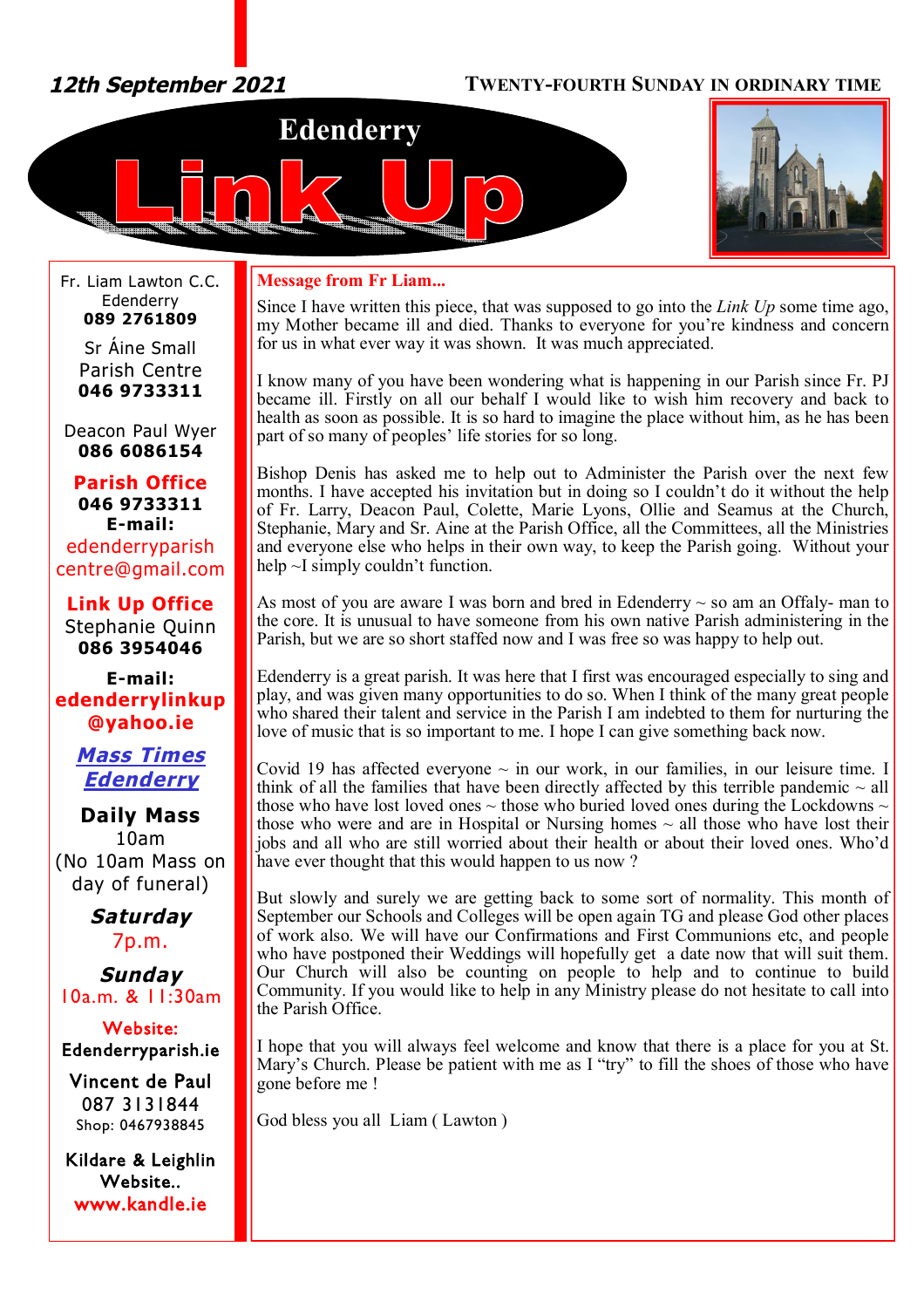# **Community Notices**

**New Eucharistic Ministers Rota:** can be picked up in the Church porch or Parish Centre

**Baptisms:** Baptisms will take place with a maximum of 10 people per family. Face masks must be worn in the Church.

# **Dates for your Diary 2021**

#### **Confirmation:**

Sat 18th Sept ~ Scoil Bhríde @ 11am & 1pm Sat 25th Sept ~ St Mary's School @ 11am Sat 25th Sept ~ St Patrick's School  $@$  1pm

#### **First Communion:**

Sat 16th Oct ~ St Mary's School ~ @ 11am Sat 16th Oct  $\sim$  St Patrick's @ 1pm Sat 16th Oct ~ Gaelscoil  $@$  1pm

Sun 17th Oct ~ Scoil Bhríde @ 2pm

Gaelscoil date may be changed if a visiting Priest becomes available to conduct the First Communion ceremony in Irish

One seat will be allocated per family in the centre aisle (Max 6 persons). We will provide stewards to ensure all government guidelines are adhered to and **face masks will continue to be mandatory for all adults** attending the ceremonies.

Collection will be held at each ceremony to ensure that the Parish is in a financial situation to be able to provide these and all religious services to parishioners into the future. Donations will be greatly received to help defray the losses incurred during COVID lockdowns. Thank you.



# *Failte*

*We welcomed the following into the Christian Community through the Sacrament of Baptism:*

> *Cooper Ben English Hugh Patrick O' Neill*



# **PARISH LOTTO DRAW RESULTS FOR DRAW HELD ON**

**Wednesday 8th September 2021**

# **NUMBERS DRAWN**



# **No Jackpot Winner**

# **14 Matched 3's won €72 each**

## **No local Winner**

# **Next Week's Jackpot €19,000**

**Seeking to Rent a Small piece of land:** to graze 2 animals close to Edenderry. Would be very grateful as they will be recue animals. Phone: 086 6016322 if you can help me out. Thank you

> *Edenderry Parish Centre Opening Hours: 9:30am to 1pm (046-9733311)*

*Email: [edenderryparishcentre@gmail.com](mailto:edenderryparishcentre@gmail.com) You can book, your Weddings, Anniversary Masses, & Baptisms by phoning, Emailing, or visiting the Centre.* 

> *Signed Mass Cards & Mass Bouquets available.*

*\_\_\_\_\_\_\_\_\_\_\_\_\_\_\_\_\_\_\_\_\_\_\_\_\_\_\_\_\_\_\_\_\_\_\_*

*Rooms Available to Rent Contact Sheila @ 086 3849296 Or email [edenparishbooking@gmail.com](mailto:edenparishbooking@gmail.com)*

# **MASSES FOR THE COMING WEEK**

**Saturday 7pm:** Sean Hurst & deceased members of the Ryan, Kelly & Hurst families; Pee Farrell; Margaret & Paddy Delaney; Peadar Dockery; James Dunne Snr; James Dunne Jnr; Antony Dunne **Sunday 10am:** Sonny Collins

**Sunday 11:30am:** Pauline Perry, Months mind Mass; Patrick Daly & deceased members of the Flynn family; Kenneth (Kenny) Dunne; Charlie Gorman

**Monday 10am: Tuesday 10am: Wednesday 10am:** Hannah Riordan **Thursday 10am Mass Friday 10am Mass: Mass Card Intentions**

**Saturday 7pm:** Pauric Kelly, Months mind Mass; Bridie Hughes, & deceased family members; Rose Cummins; Paddy Murray; Bilsh Redmond; Thomas, Marcella & Francis Cummins **Sunday 10am: Donal Byrne Sunday 11:30am:** Gerry & Margaret Lee



*We Pray for the following whose Anniversary occurs around this time.* 

#### *Jack Staunton Mary Staunton Francis Staunton Julia Burke Mary-Ellen Kelly Francie McGlynn William Carter Mary Corrigan*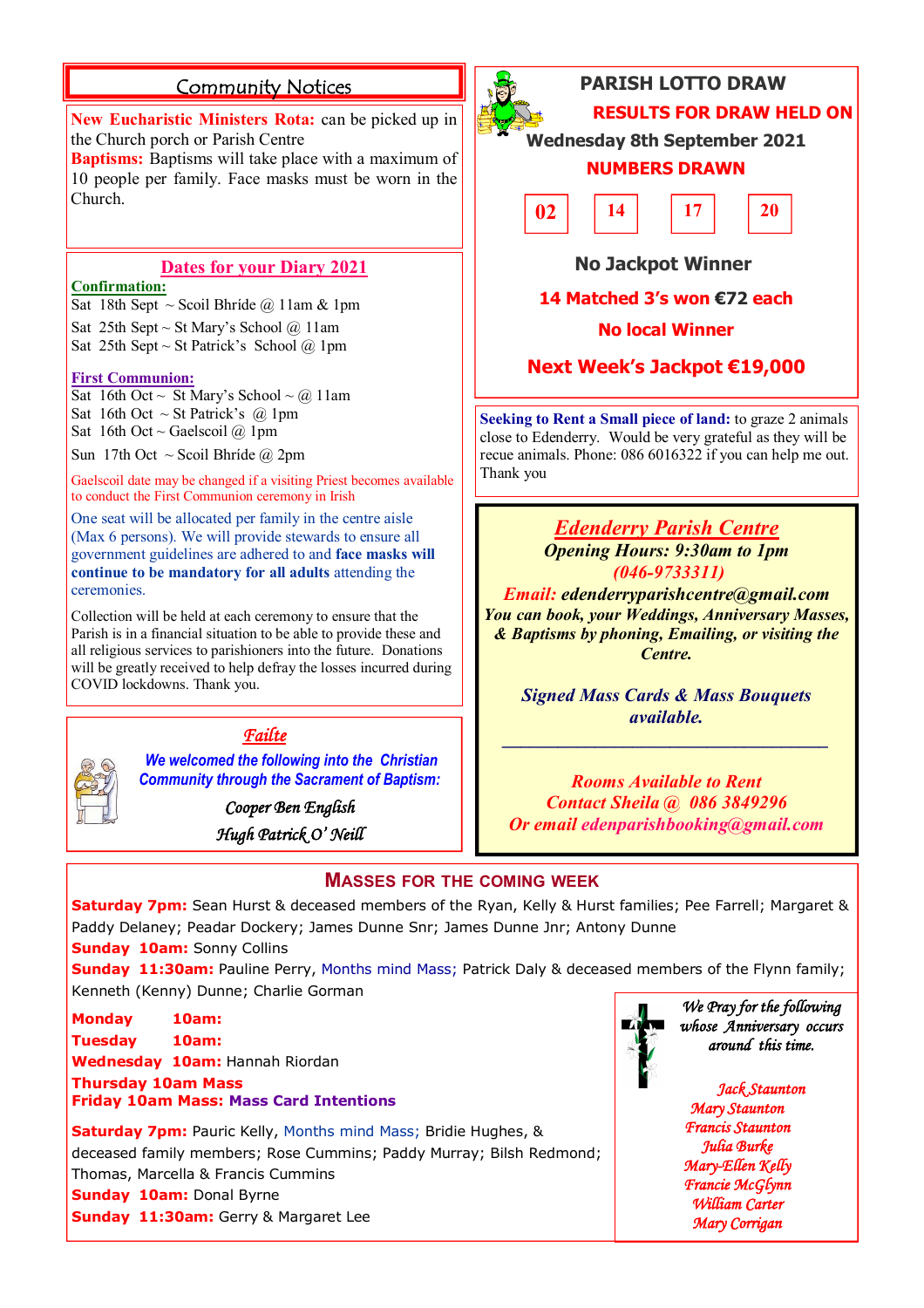

*MASS ROTAS*

## **EDENDERRY-WEEKDAY MASS READERS**

10am. Mon 13th Sept — Seamus O' Connell

**EDENDERRY—WEEKEND MASS READERS** 

7pm. Sat 18th Sept – Lynn Johns 10am: Sun 19th Sept - Carmel Lynch 11:30am. Sun 19th Sept - Cyril O'Neill

# EUCHARISTIC MINISTERS

7pm. Sat 18th Sept – Amanda Carter, Caroline Murphy, Deirdre Byrne 10am. Sun 19th Sept – Ger Kearney, Bernie Nutterfield, Laura Pentony-McKeon 11:30am. Sun 19th Sept – Christy Pentony, Elaine Farrell, Colissa Halligan